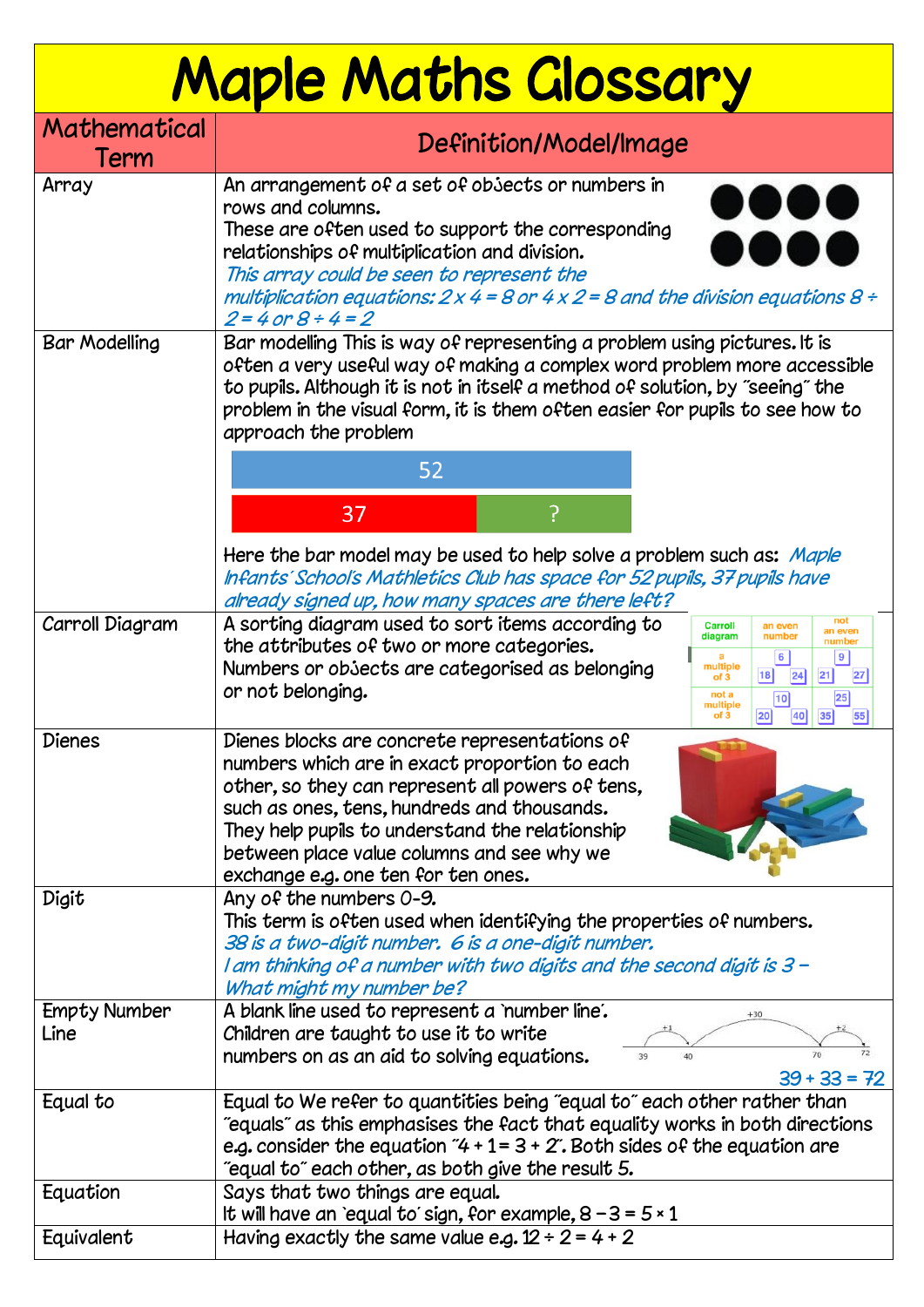| Estimation           | Make an approximate calculation often based on rounding.                                                                                                                                                                   |
|----------------------|----------------------------------------------------------------------------------------------------------------------------------------------------------------------------------------------------------------------------|
| Expression           | Numbers, symbols and operators grouped together but without the equal<br>to sign, for example, $5 \times 3$ or $6 - 1$                                                                                                     |
| More/Fewer and       | More and fewer are used when we talk about discrete data, i.e. obsects                                                                                                                                                     |
| Greater/Less         | that can                                                                                                                                                                                                                   |
|                      | be counted using positive whole numbers.                                                                                                                                                                                   |
|                      | Greater and less are used when we                                                                                                                                                                                          |
|                      | talk about continuous data, i.e. data that can take any value within a range                                                                                                                                               |
| Number bond          | A way of representing a number using a part-part whole<br>model, for example, if 3 and 7 are the parts then the<br>10<br>whole is ten.<br>3                                                                                |
|                      |                                                                                                                                                                                                                            |
| Odd One Out          | From a set of items, pupils are asked to identify which one is different from<br>the others and why. Often there can be more than one answer/reason and<br>this is<br>useful in helping pupils to develop their reasoning. |
| Ones                 | Place Valoe Mat.<br>We refer to the "ones" place value column to the                                                                                                                                                       |
|                      | tehs /<br>$\mathsf{shes}$<br>right of the "tens" as the use of the word "units" is<br>both unnecessary and confusing.<br>The "unit" refers to the type of measure $-cm$ , kg<br>etc. whereas we count in "ones".           |
| Partitioning         |                                                                                                                                                                                                                            |
|                      | A way of breaking a number into at least two parts resulting in a number<br>bond for that number.                                                                                                                          |
|                      |                                                                                                                                                                                                                            |
|                      | For example: 12 is equal to ten and two.<br>Monday                                                                                                                                                                         |
| Pictogram            | A graph that uses pictures to represent one or<br>Tuesda<br>several objects.<br>= 6 cupcake<br>Thursda<br>Saturday<br>Sunda                                                                                                |
| <b>Place Value</b>   | The value of a digit determined by its place in a number.<br>The place value of 2 in 26 is 20, the place value of 2 in 246 is 200.                                                                                         |
| Product              | The answer you get when you multiply two numbers.                                                                                                                                                                          |
|                      | The product of 2 x 5 is 10                                                                                                                                                                                                 |
| Skip counting        | Selecting a multiple and a starting point and then counting in that multiple,                                                                                                                                              |
|                      | Skip counting in fives from one would be 1, 6, 11, 16, 21, 26, 31, etc.                                                                                                                                                    |
| <b>Standard Unit</b> | The standard units of measurement for lengths, weight, temperature, time,                                                                                                                                                  |
|                      | capacity etc.                                                                                                                                                                                                              |
|                      | Standard units include: millimetres (mm), centimetres (cm), metres (m),                                                                                                                                                    |
|                      | milligrams (mg), grams (g), kilograms (kg), degrees (c), seconds (s) minutes (min),                                                                                                                                        |
|                      | hours (hrs), millilitres (ml) and litres (l)                                                                                                                                                                               |
| Sum                  | The result of adding two or more numbers.                                                                                                                                                                                  |
|                      | This is often used mistakenly to mean any calculations, but sum should only<br>be used for additions                                                                                                                       |
| Venn Diagram         | A diagram that allows you to group items into two or                                                                                                                                                                       |
|                      | $\overline{\mathbf{3}}$<br>more categories, some of which might belong to more<br>11 13<br>12 14<br>than one category - these examples will be placed in the<br>16<br>intersection.<br>2 4 6 8 10                          |
|                      |                                                                                                                                                                                                                            |